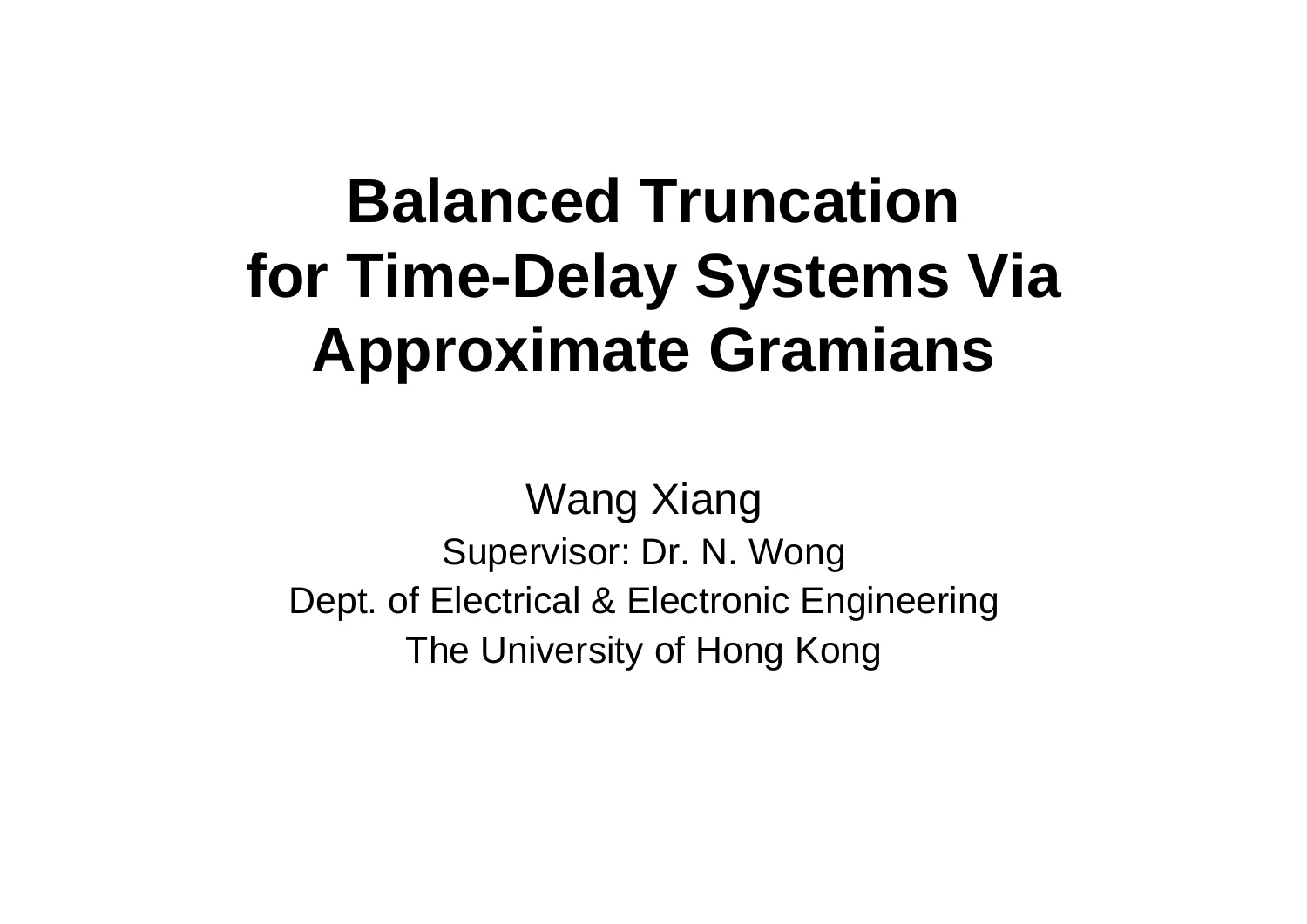# **Outline**

- Introduction and Objectives
- Problem Formulation
- Proposed Algorithm
- Experimental Results
- Summary and Conclusions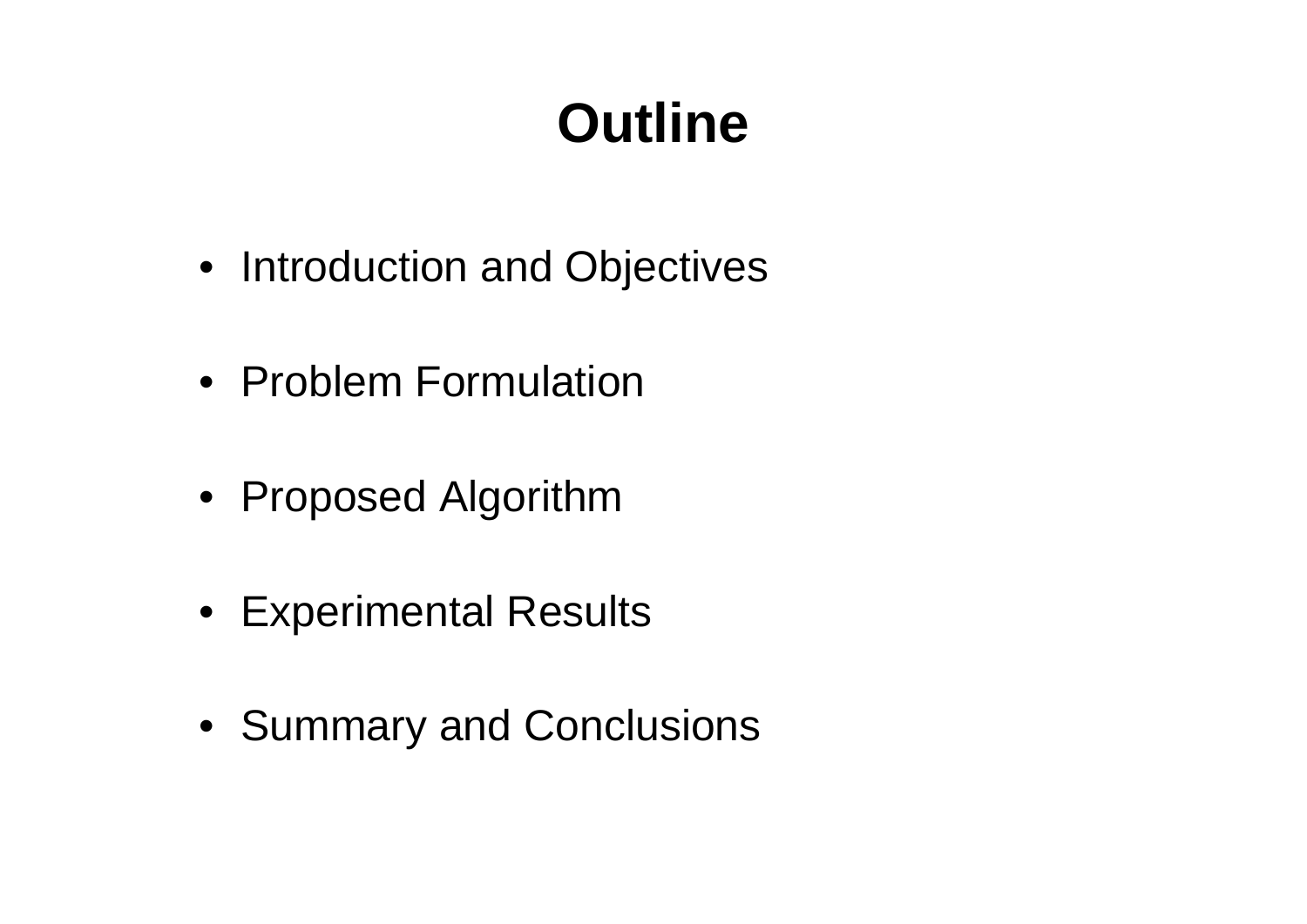# **Introduction: Model Order Reduction (MOR)**

- Exponentially increasing elements are required in the original model for VLSI circuit simulation.
- MOR techniques compact the large model into a reduced-order model.
- Motivation is to reduce the internal complexity while preserving external behaviors.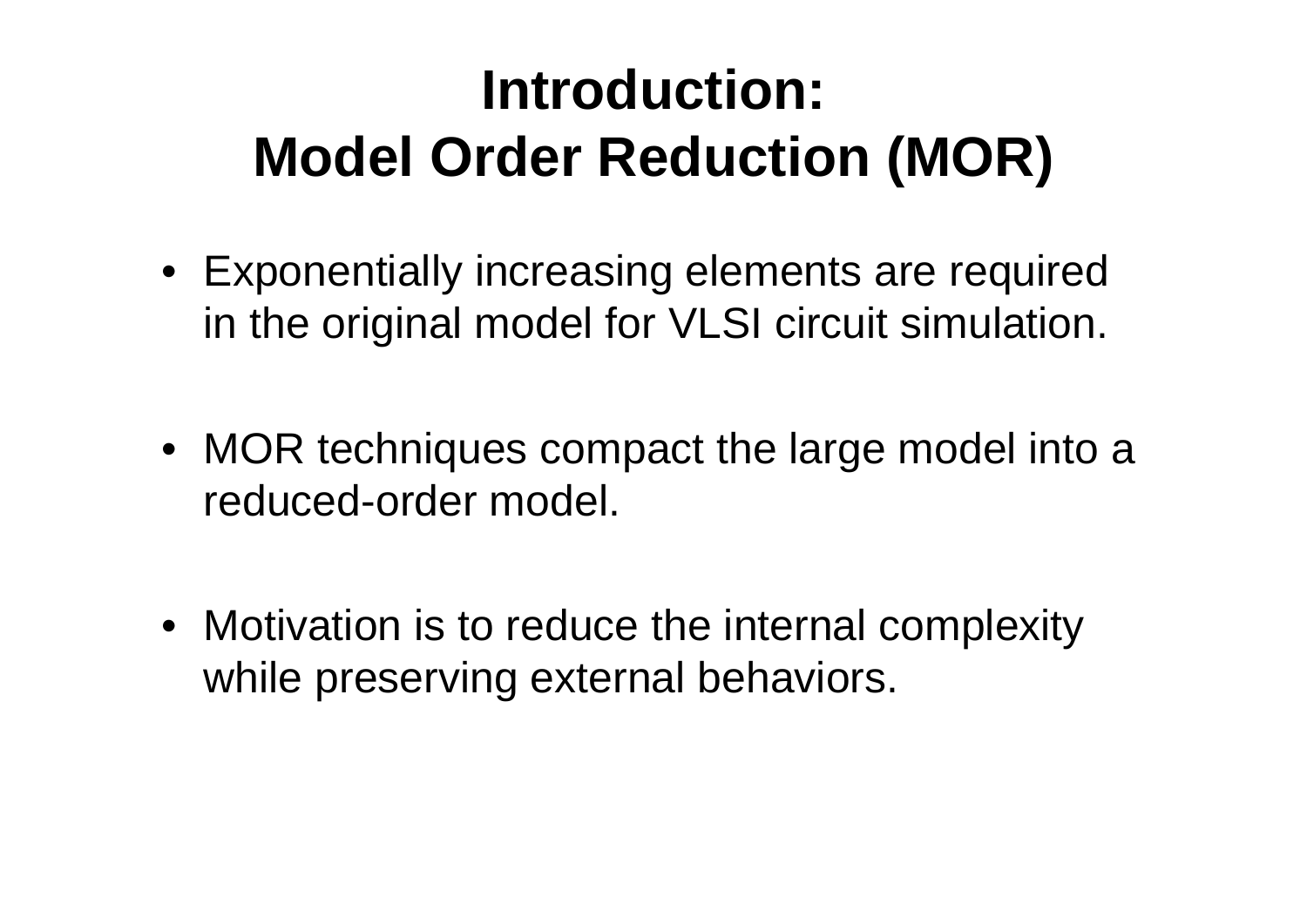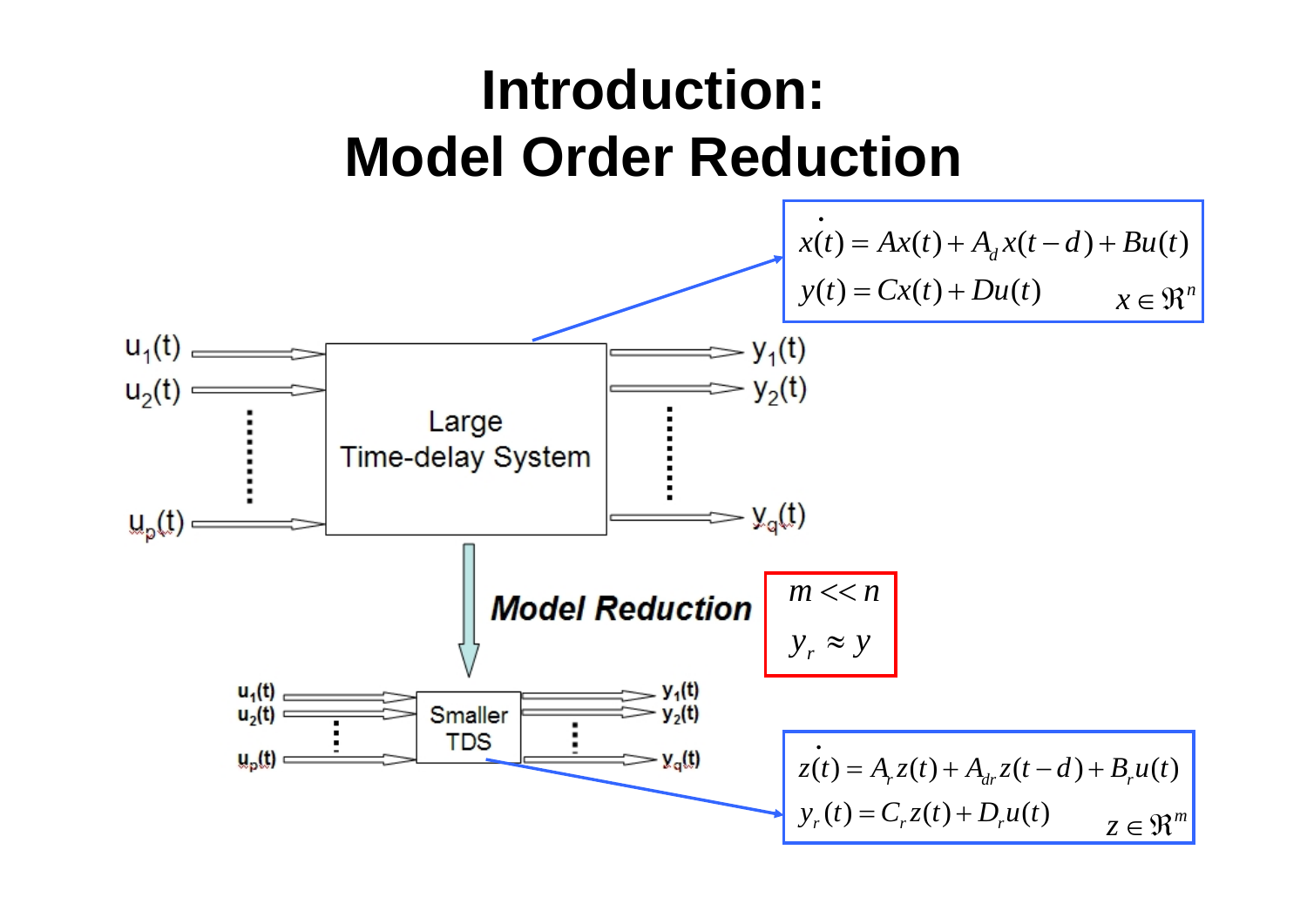# **Introduction: Time-Delay Systems (TDSs)**

- A TDS may arise from a circuit network connected with delay elements such as transmission lines.
- MOR can be performed to compact the model for simulation efficiency.
- It's the first time to reduce a TDS utilizing the balanced truncation approach.
- It provides a better accuracy than conventional approaches.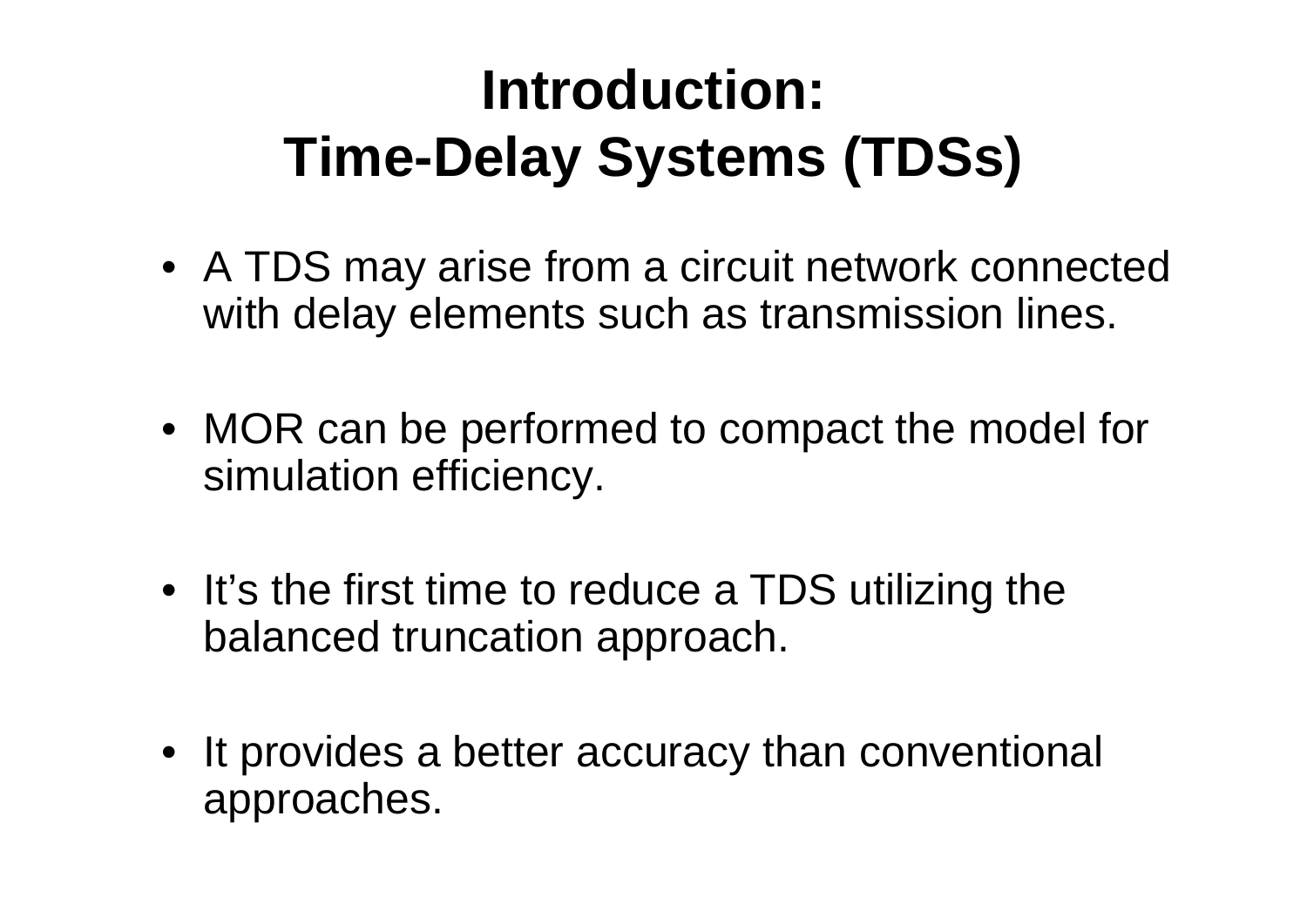## **Introduction: Time-Delay Systems (TDSs)**

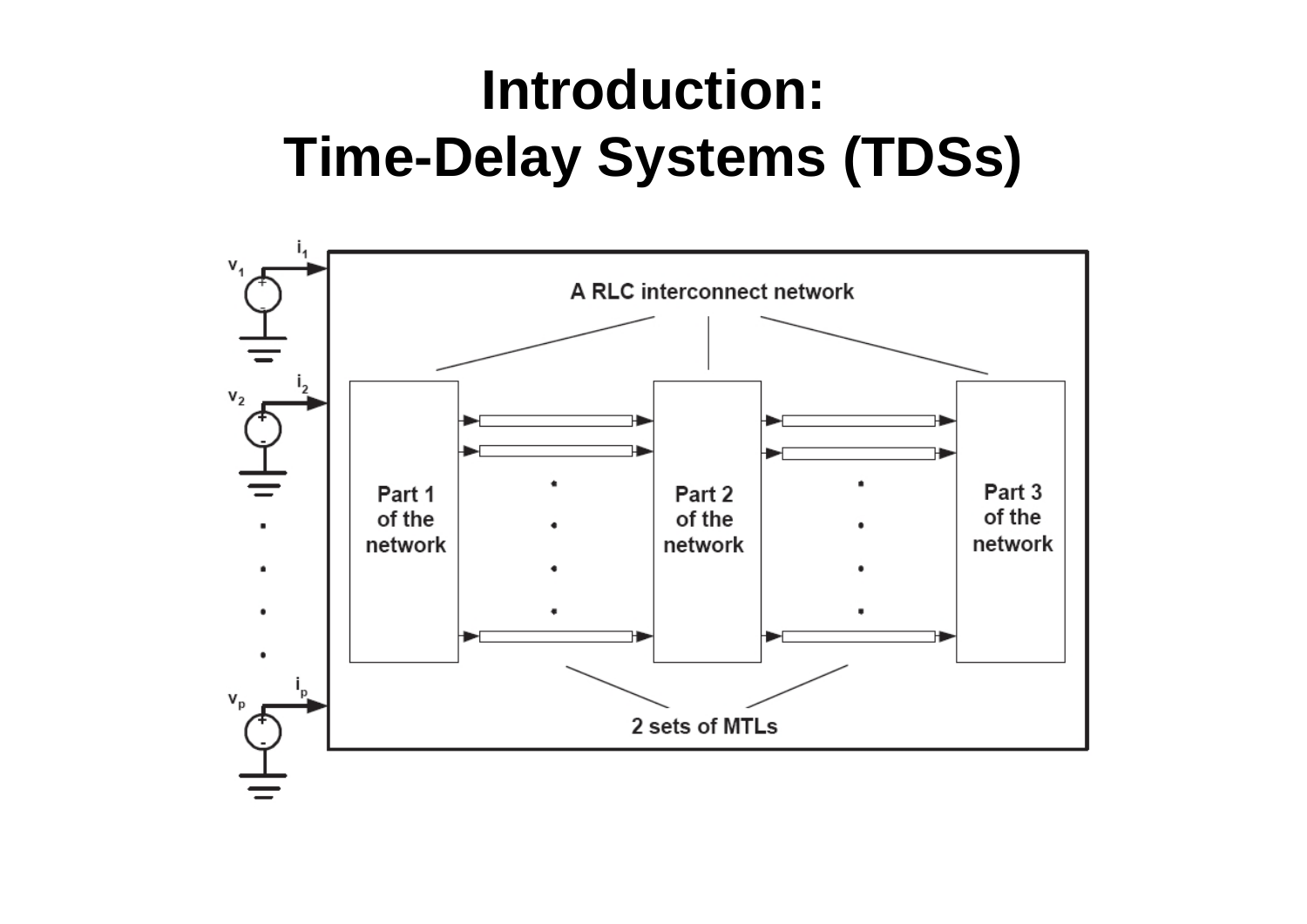## **Problem Formulation: Model Reduction of Time-Delay Systems**



• The key is how to construct the projection matrix V for a time-delay system.

• The difficulty is how to deal with the delay term.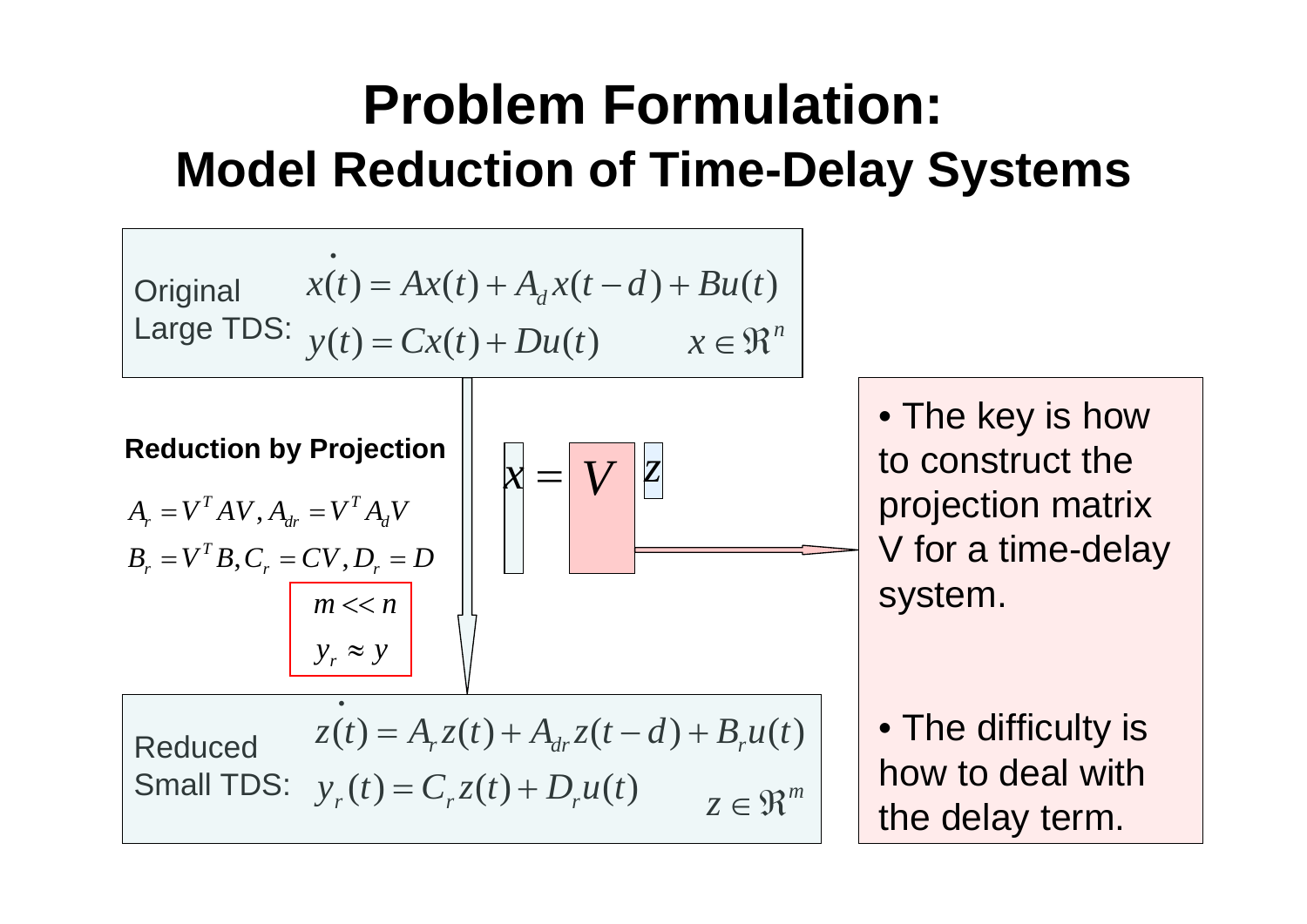## **Problem Formulation: Taylor Expansion based MOR**

#### • **Taylor Expansion**

- and the state of the Wenliang Tseng, 'Passive Order Reduction for RLC Circuits With Delay Elements', 2007
- **Links of the Company** Taylor expansion of the delay exponential term.
- **Links of the Company** Bad approximation.
- **Links of the Company**  Result in a high-order equivalent LTI system for the Anroldi procedure.

$$
x(t-d) \xrightarrow{\text{s-domain}} X(s)e^{-sd}
$$

$$
e^{-sd} = \sum_{i=0}^{\infty} \frac{(-d)^i}{i!} s^i
$$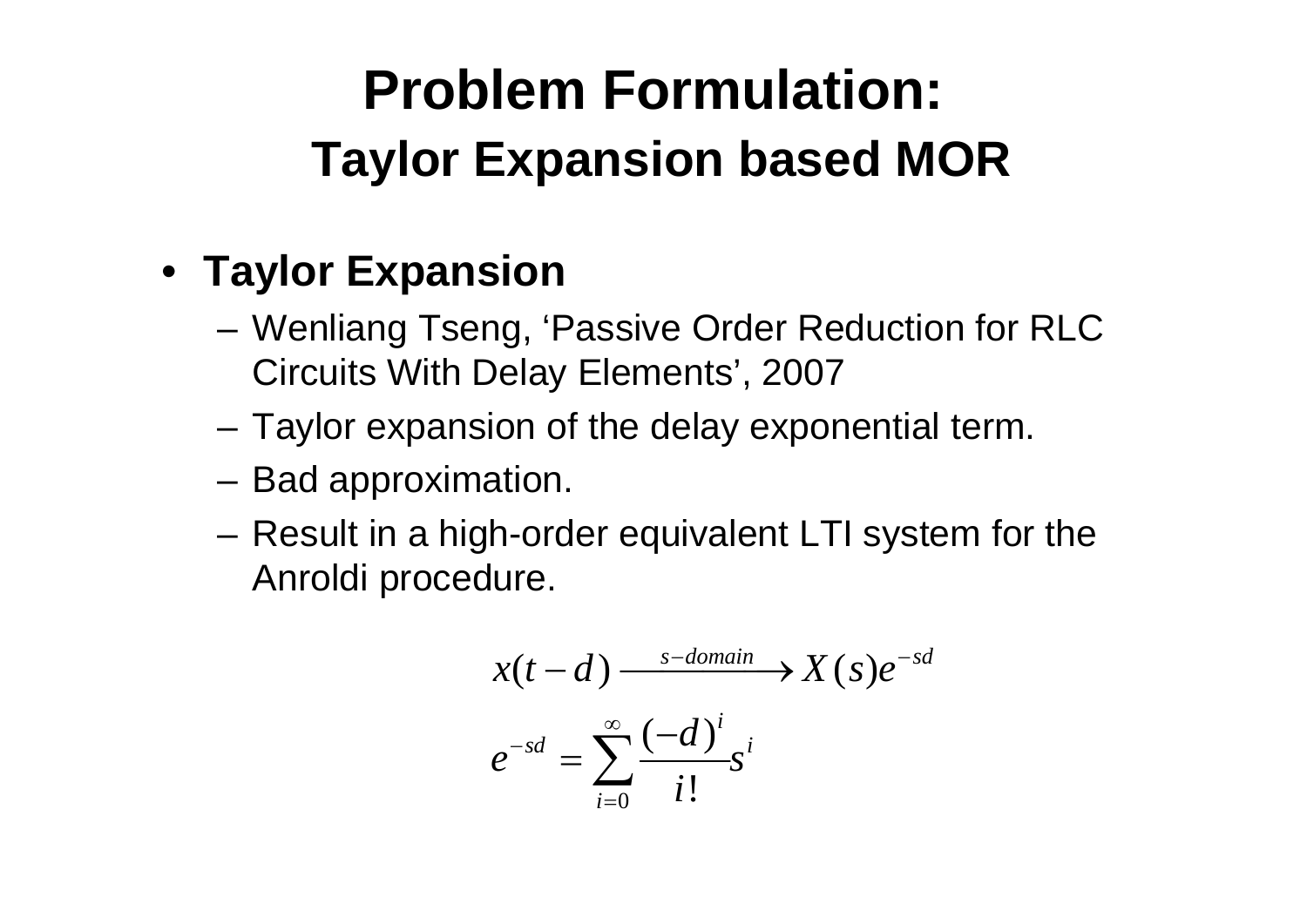## **Problem Formulation: Padé approximation based MOR**

#### • **Padé approximation**

- and the state of the Q. Wang, 'Model Order Reduction For Neutral Systems by Moment Matching'.
- **Links of the Company** Padé approx. of the delay exponential term.
- **Links of the Company** Bad approximation.
- **Links of the Company**  Result in a high-order equivalent LTI system for the Anroldi procedure / balanced truncation.

$$
x(t-d) \xrightarrow{s-domain} X(s)e^{-sd}
$$

$$
e^{-sd} \approx \frac{P_d(s)}{Q_d(s)} = \widetilde{C}(sI - \widetilde{A})^{-1}\widetilde{B} + \widetilde{D}
$$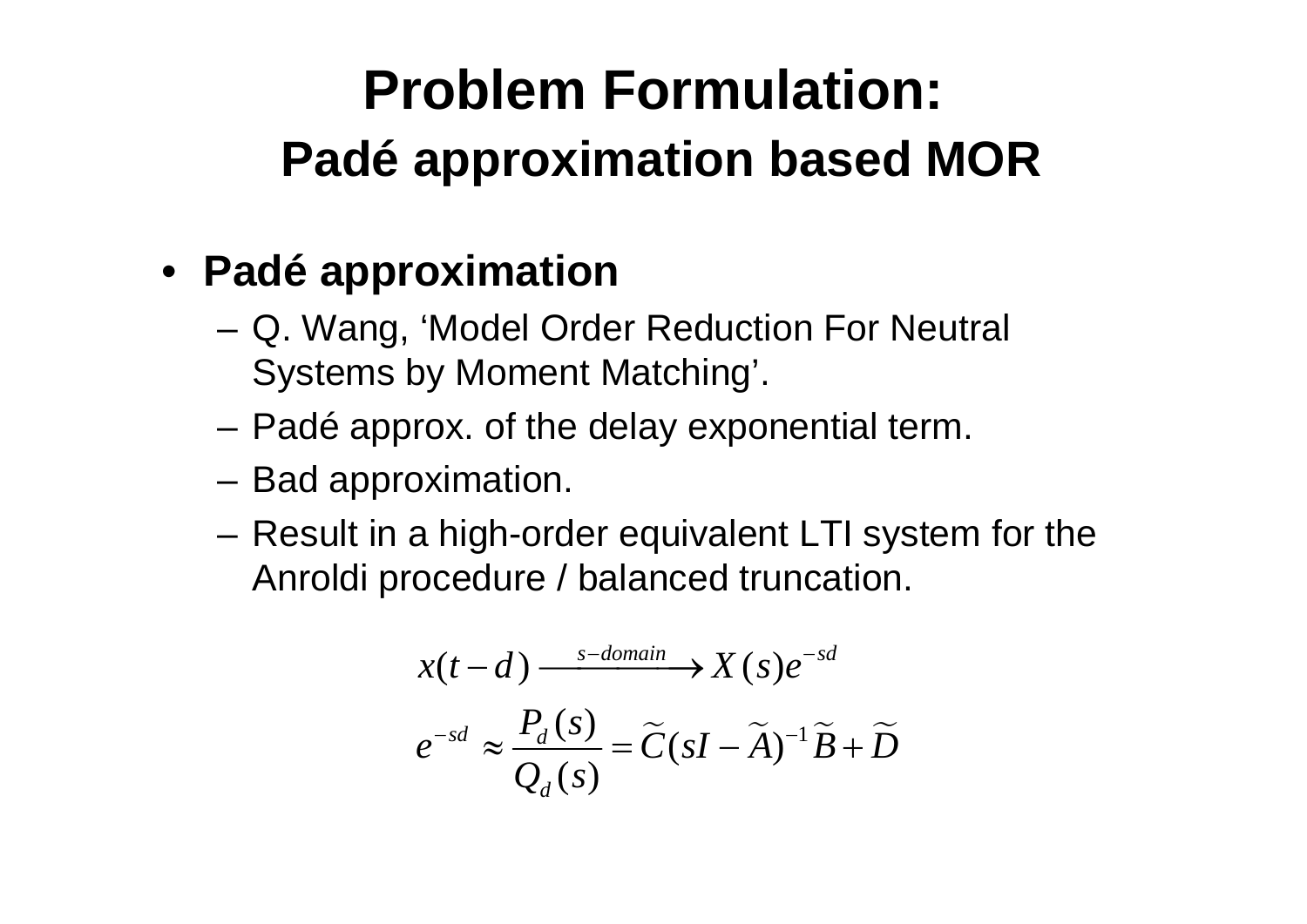# **Problem Formulation: MOR via Balanced Truncation**

#### • **Balanced Truncation**

*k*

=−∞

and the state of the Gramians of Time-Delay Systems.

*k*

∞ k=–∞

• *S. Yi, 'Controllability and observability of systems of linear delay differential equations via the matrix Lambert W function', 2008*

– The state solution involves Lambert W functions.

$$
\begin{aligned}\n\dot{x}(t) &= Ax(t) + A_d x(t-d) + Bu(t), \quad y(t) = Cx(t) \\
x(t) &= \sum_{k=-\infty}^{\infty} e^{S_k t} C_k^I + \int_0^t \sum_{k=-\infty}^{\infty} e^{S_k (t-\tau)} C_k^N B u(\tau) d\tau, \quad \text{where } S_k = \frac{1}{d} \frac{W_k (A_d dQ_k)}{W_k (A_d dQ_k)} + A \\
P &= \int_0^{\infty} \sum_{k=-\infty}^{\infty} e^{S_k t} C_k^N B B^T (\sum_{k=-\infty}^{\infty} e^{S_k t} C_k^N)^T dt \\
Q &= \int_0^{\infty} (\sum_{k=-\infty}^{\infty} e^{S_k t} C_k^N)^T C^T C \sum_{k=-\infty}^{\infty} e^{S_k t} C_k^N dt\n\end{aligned}
$$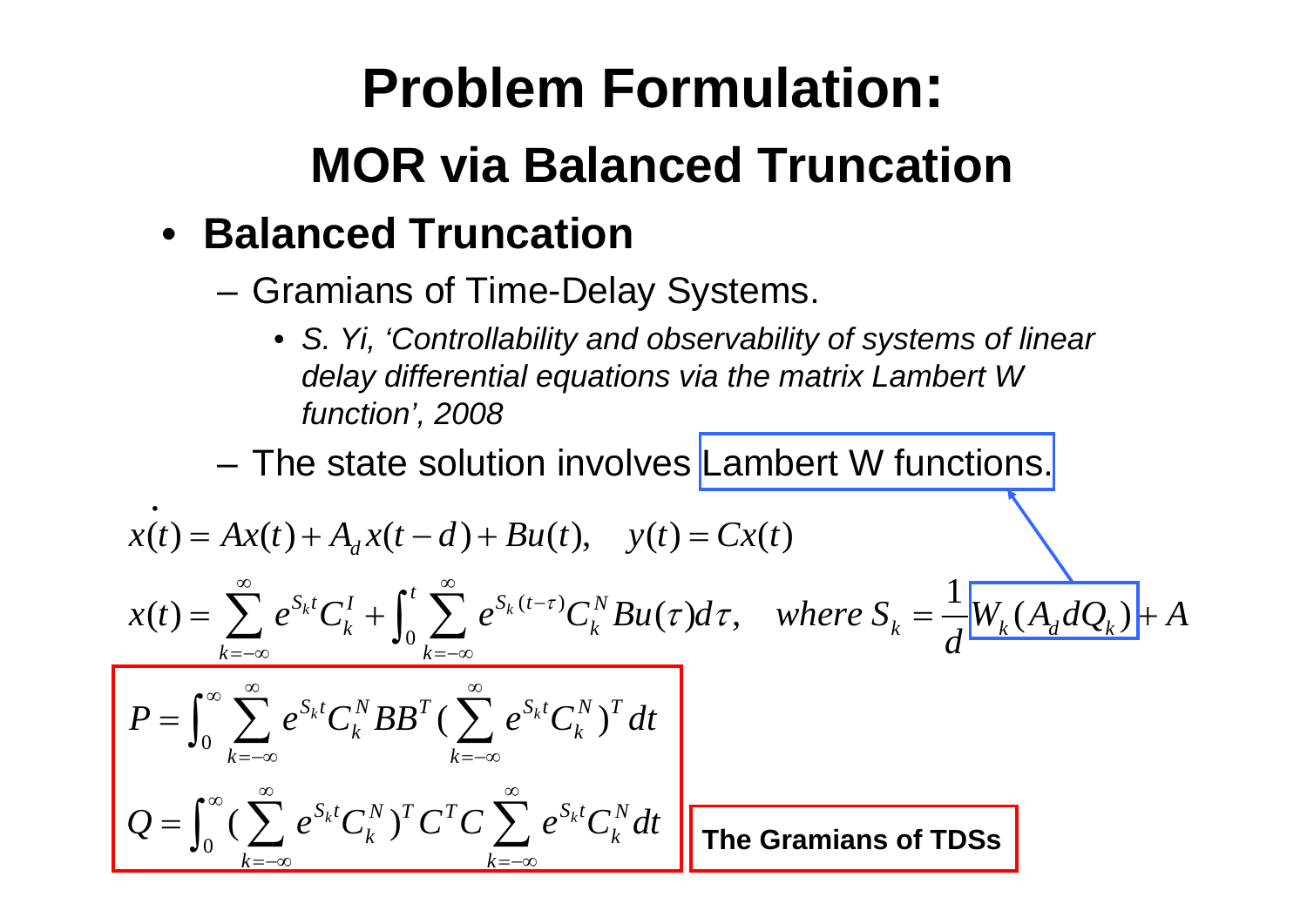# **Problem Formulation: Lyapunov-Type Equations for TDSs**

• By defining  $w_{ij} = e^{S_i t} C_i^N B B^T (e^{S_j t} C_j^N)^T$ 

$$
P_{ij}=\int_0^\infty w_{ij}dt
$$

• The controllability Gramian can be rewritten as

$$
P = \sum_{i=-\infty}^{+\infty} \sum_{j=-\infty}^{+\infty} \int_0^{\infty} w_{ij} dt = \sum_{i=-\infty}^{+\infty} \sum_{j=-\infty}^{+\infty} P_{ij}
$$

• Lyapunov-type equations for the controllability Gramian components

$$
S_i P_{ij} + P_{ij} S_j^T + C_i^N B B^T (C_j^N)^T = 0
$$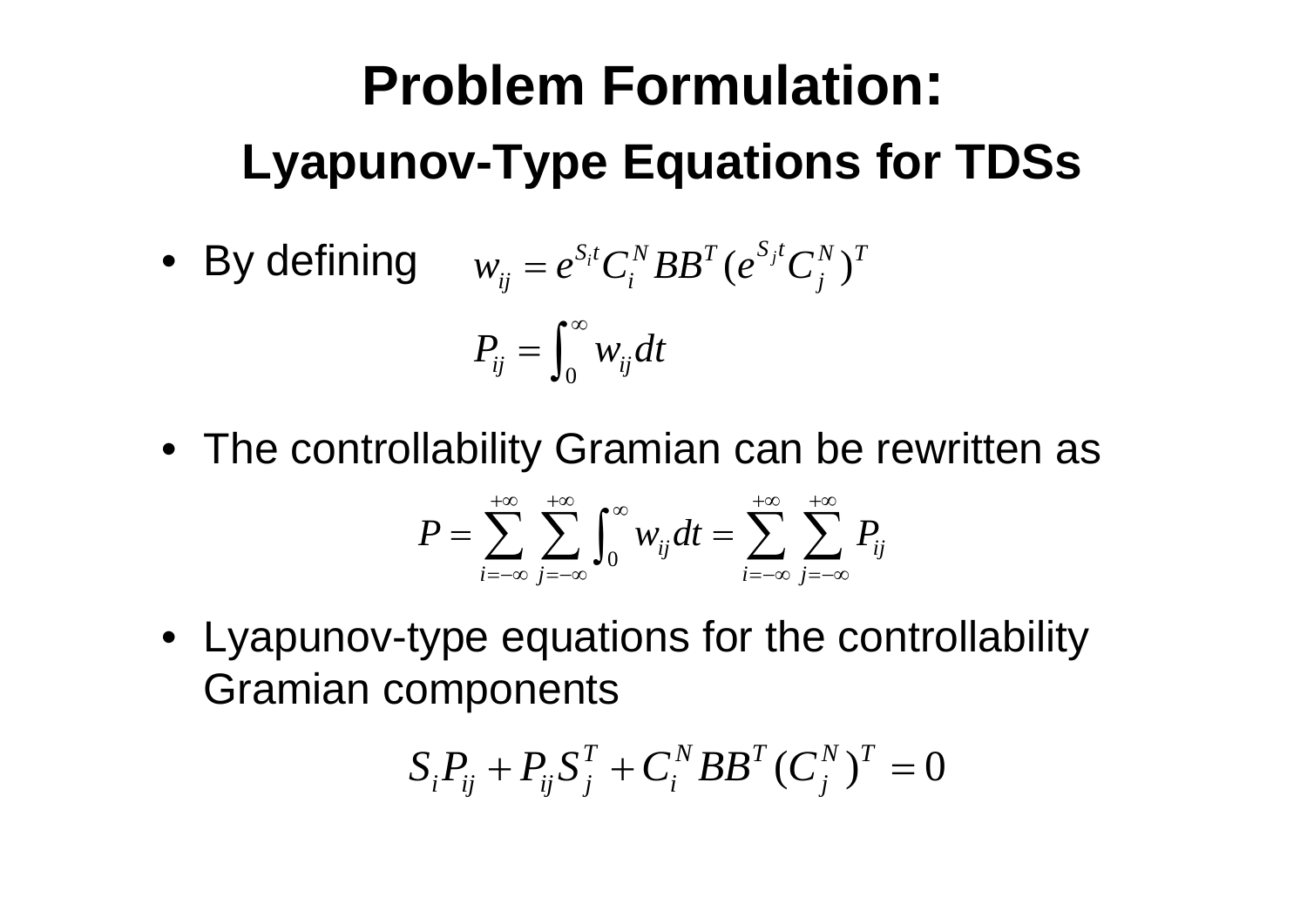# **Problem Formulation: Gramians in the s-domain**

- The Lyapunov-type equations are hard to be solved
	- It involves Lambert W functions.
	- and the state of the Convergence of the branches.
	- and the state of the High computational cost.
- Gramians in the s-domain *[S. Yi, 2008]*
	- **Links of the Company** The formulations are much simpler.
	- **Links of the Company** Use the Poor Man's TBR to approximate.

$$
P = \int_{-\infty}^{\infty} (sI - A - A_d e^{-sd})^{-1} BB^T (sI - A - A_d e^{-sd})^{-H} ds
$$
  

$$
Q = \int_{-\infty}^{\infty} (sI - A - A_d e^{-sd})^{-H} C^T C (sI - A - A_d e^{-sd})^{-1} ds
$$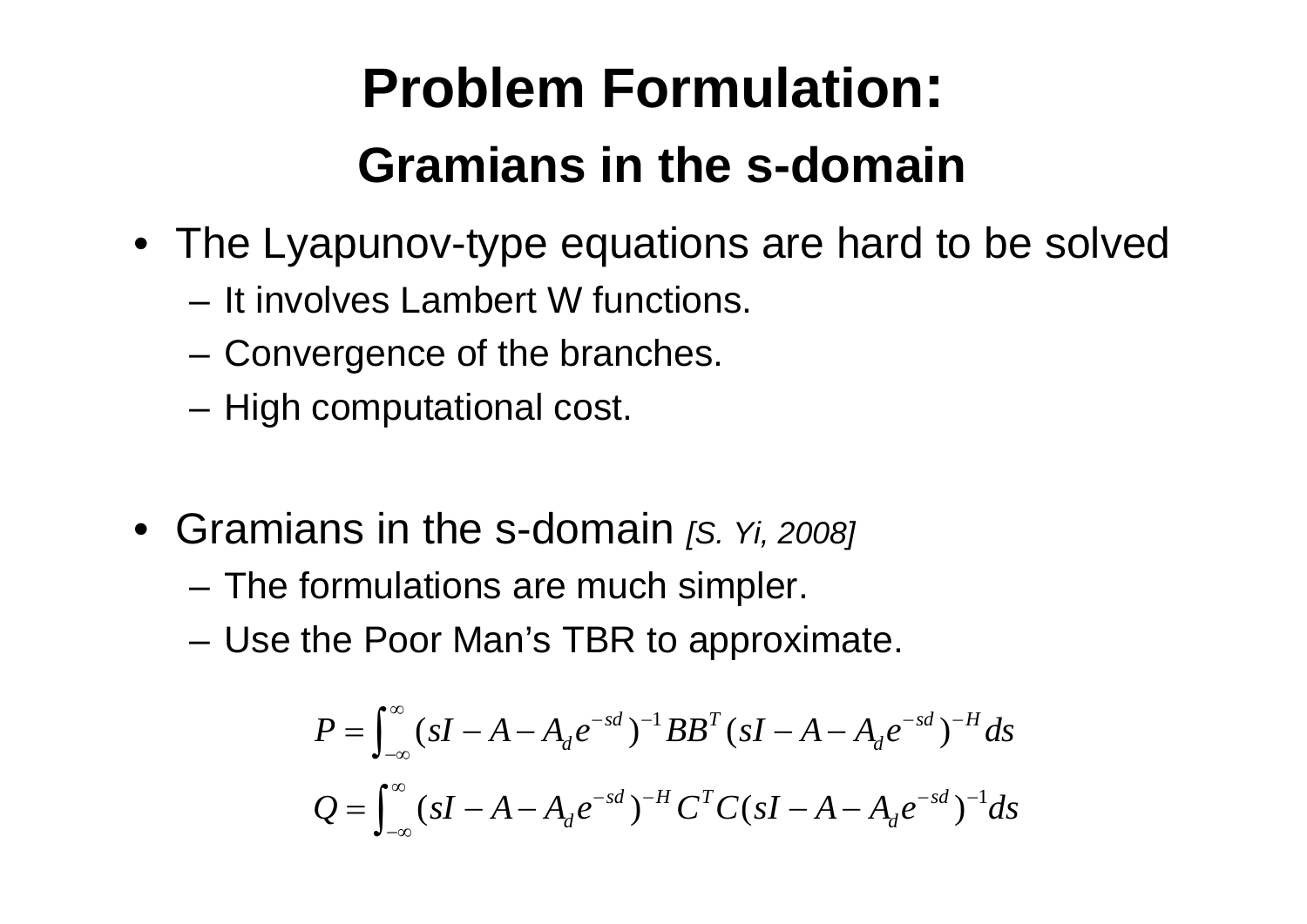#### **Problem Formulation: the Poor Man's TBR**

- **The Poor Man's TBR for LTI Systems** *[J. R. Phillips, 2005]*
	- and the state of the It utilizes Laplace transform of the Gramians.

$$
P = \int_{-\infty}^{\infty} (sI - A)^{-1} BB^{T} (sI - A)^{-H} ds
$$
  

$$
Q = \int_{-\infty}^{\infty} (sI - A^{T})^{-1} C^{T} C (sI - A^{T})^{-H} ds
$$

and the state of the It uses finite summation to approximate the infinite integration.

$$
z_{ck} = (j\omega_k I - A)^{-1}B \t z_{ok} = (j\omega_k I - A^T)^{-1}C^T
$$
  

$$
\widetilde{P} = \sum_k z_{ck} z_{ck}^H \t \widetilde{Q} = \sum_k z_{ok} z_{ok}^H
$$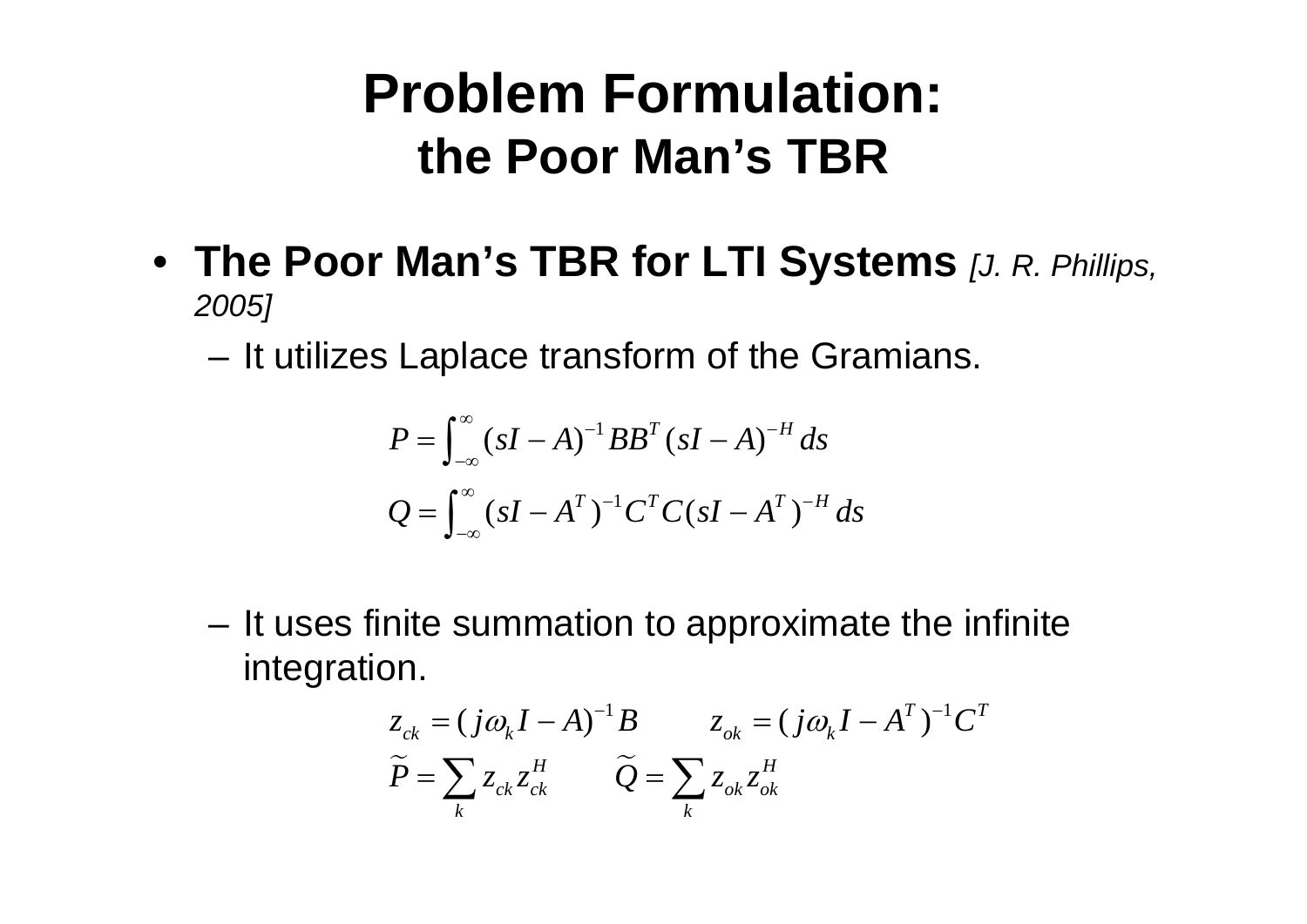#### **Proposed Algorithm: TBR using the Approximate Gramians**

• **Balanced Truncation for Time-Delay Systems**

– Calculate the Gramians in the s-domain.

$$
P = \int_{-\infty}^{\infty} (sI - A - A_d e^{-sd})^{-1} BB^T (sI - A - A_d e^{-sd})^{-H} ds
$$
  

$$
Q = \int_{-\infty}^{\infty} (sI - A - A_d e^{-sd})^{-H} C^T C (sI - A - A_d e^{-sd})^{-1} ds
$$

and the state of the Use finite summation to approximate the infinite integration.

$$
z_{ck} = (j\omega_k I - A - A_d e^{-j\omega_k d})^{-1} B, \quad z_{ok} = (j\omega_k I - A - A_d e^{-j\omega_k d})^{-H} C^T
$$
  

$$
\widetilde{P} = \sum_k z_{ck} z_{ck}^H \qquad \widetilde{Q} = \sum_k z_{ok} z_{ok}^H
$$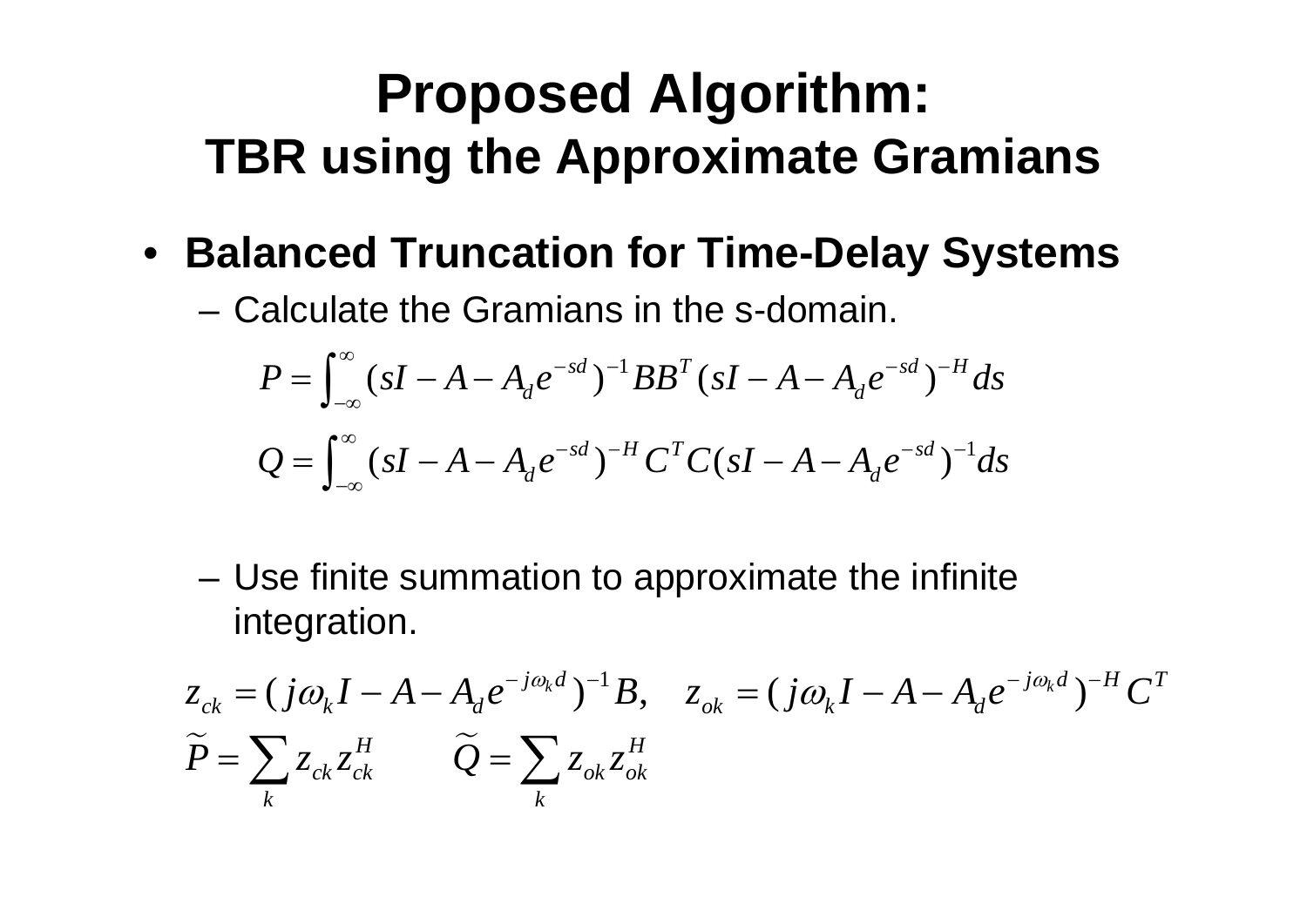#### **Proposed Algorithm: Practical Implementations for TDSs**

#### • **Time-Delay Systems**

- and the state of the Multiple delays
- and the state of the Descriptor systems

$$
E\dot{x}(t) = Ax(t) + \sum_{i=1}^{m} A_{d_i} x(t - d_i) + Bu(t)
$$
  

$$
z_{ck} = (j\omega_k E - A - \sum_{i=1}^{m} A_{d_i} e^{-j\omega_k d_i})^{-1} B
$$
  

$$
z_{ok} = (j\omega_k E - A - \sum_{i=1}^{m} A_{d_i} e^{-j\omega_k d_i})^{-H} C^T
$$
  

$$
\widetilde{P} = \sum_k z_{ck} z_{ck}^H \qquad \widetilde{Q} = \sum_k z_{ok} z_{ok}^H
$$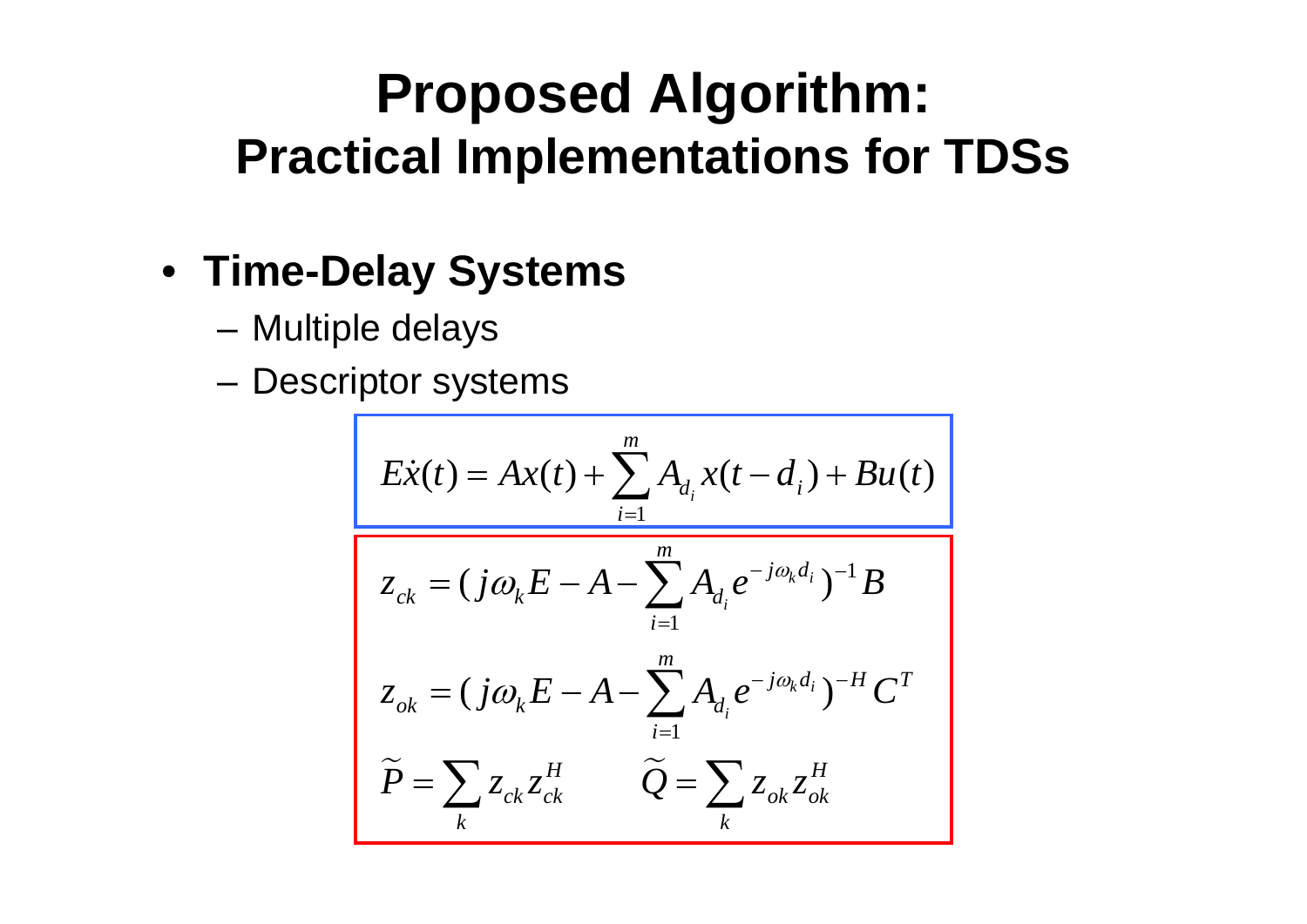### **Proposed Algorithm: Balanced Truncation for TDSs**

#### •**The Proposed MOR Procedures for TDSs**

- 1. Select the frequency-sampling points uniformly within the frequency band of interest.
- 2. Compute the approximate Gramians in the s-domain.
- 3. Use canonical TBR to reduce the model.
- 4. Compare with moment matching approach and the Padé-based approach.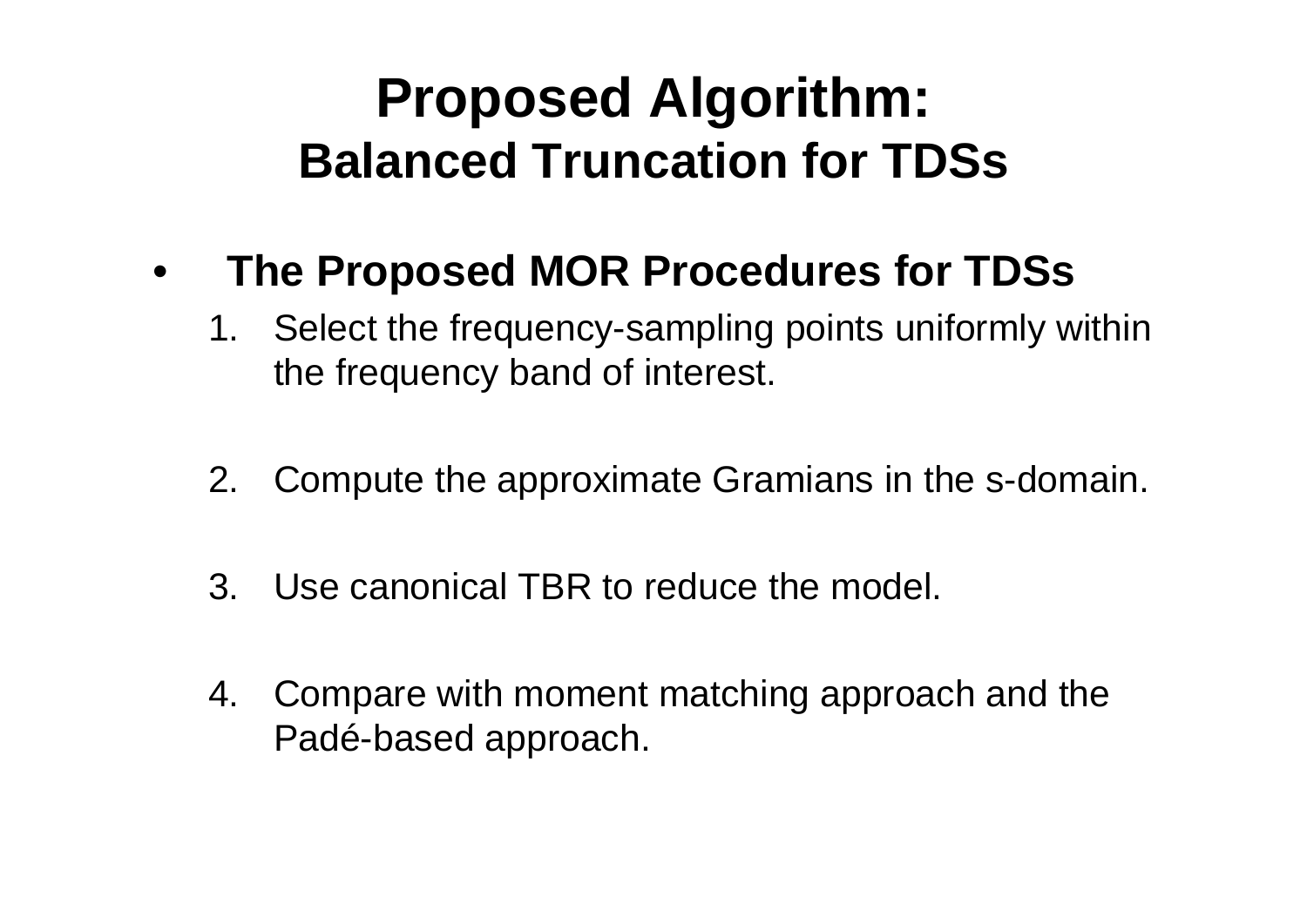## **Experimental Results: A Time-Delay System Example**

- **A Time-Delay System Example**
	- and the state of the A 3-port linear interconnect network.
	- 70 lossless 3-conductor transmission lines.
	- and the state of the The resulting TDS is of order 1098.
	- –The delays are in the magnitude of nanoseconds.
	- – The delay effects in the frequency response emerge from around 1GHz.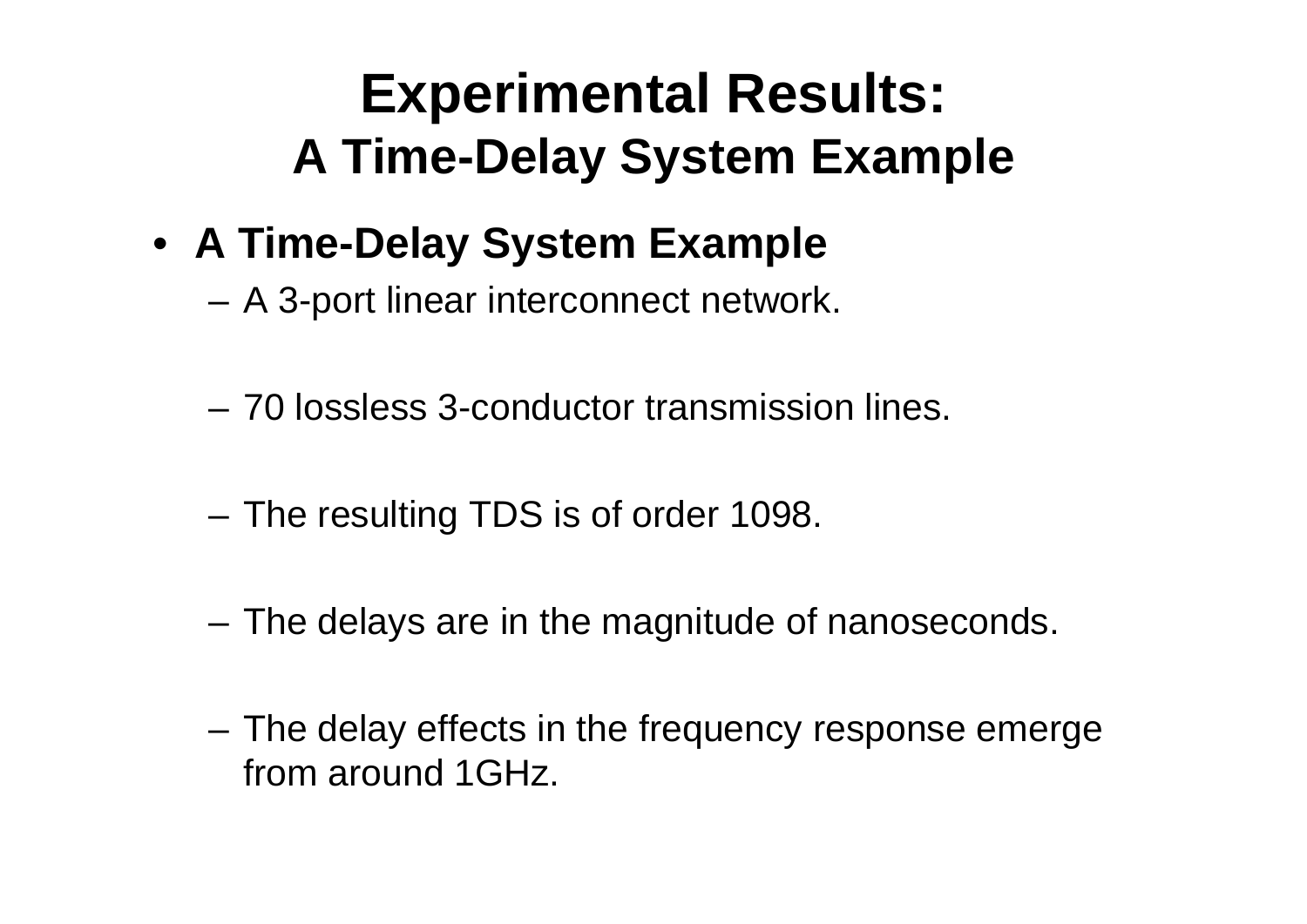## **Experimental Results: A Time-Delay System Example**

#### • **The Reduced-Order Models**

- and the state of the By proposed TBR: it's of order 220.
	- Gramians are approximated by using 50 sampling points distributed uniformly in logarithm scale within the frequency range of interest.
- – By moment matching: it's of order 231.
	- 2nd-order Taylor expansion.
	- Matching the first 77 moments.
- **Links of the Company**  By Padé approx. based method: it's out of memory
	- Only using 2nd-order Padé approximation.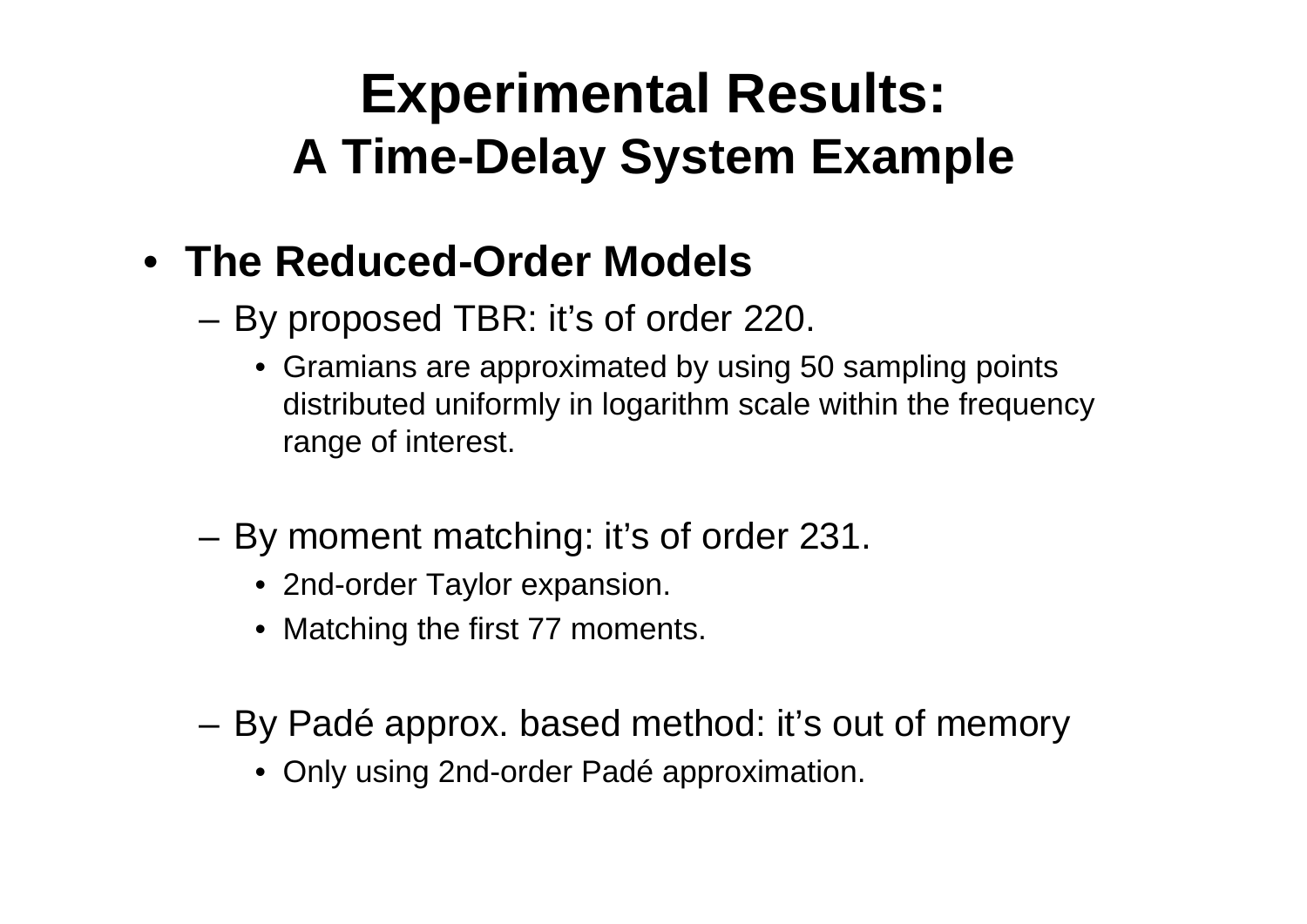#### **Experimental Results: Frequency Response**

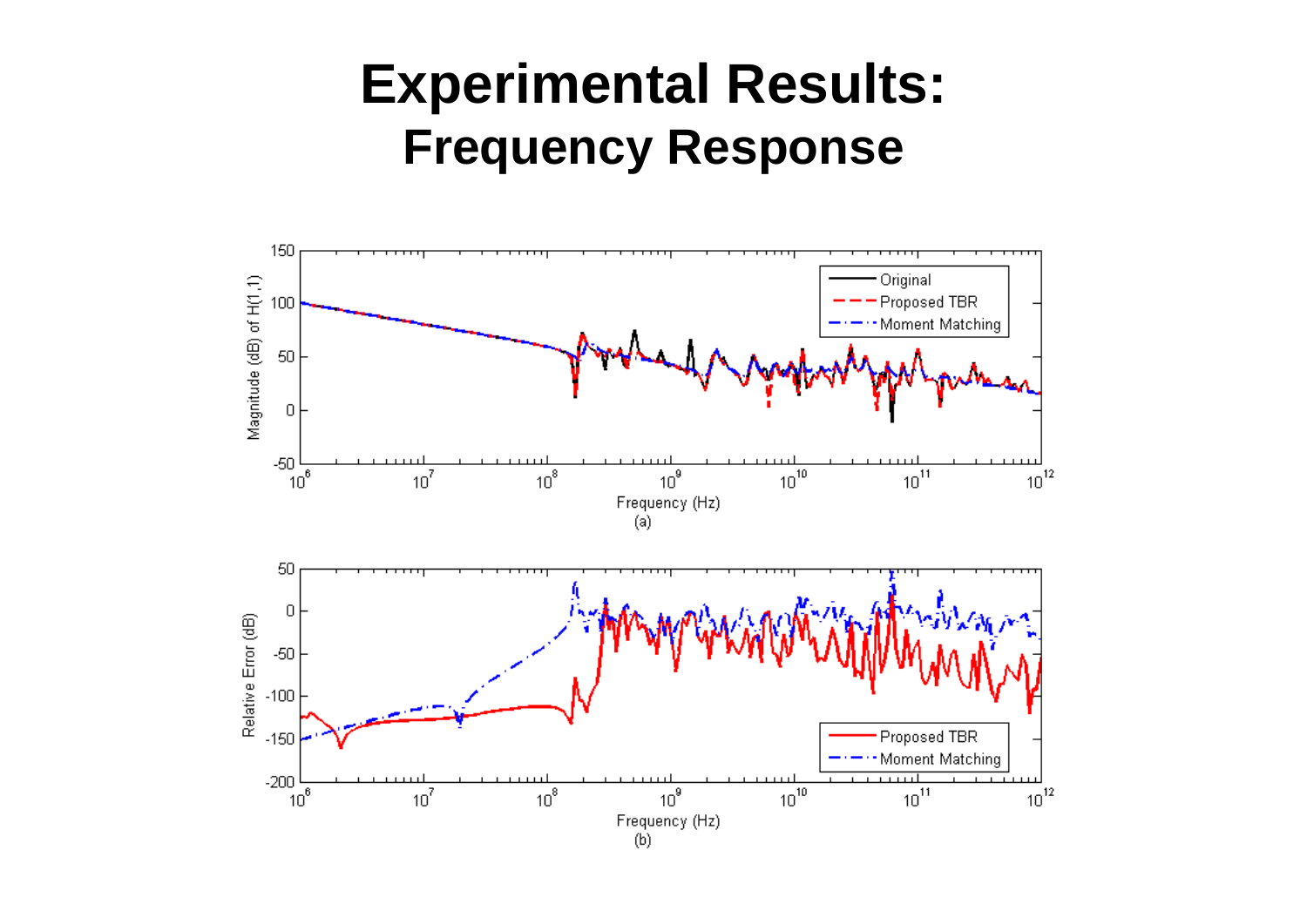#### **Experimental Results: Time-Domain Response**

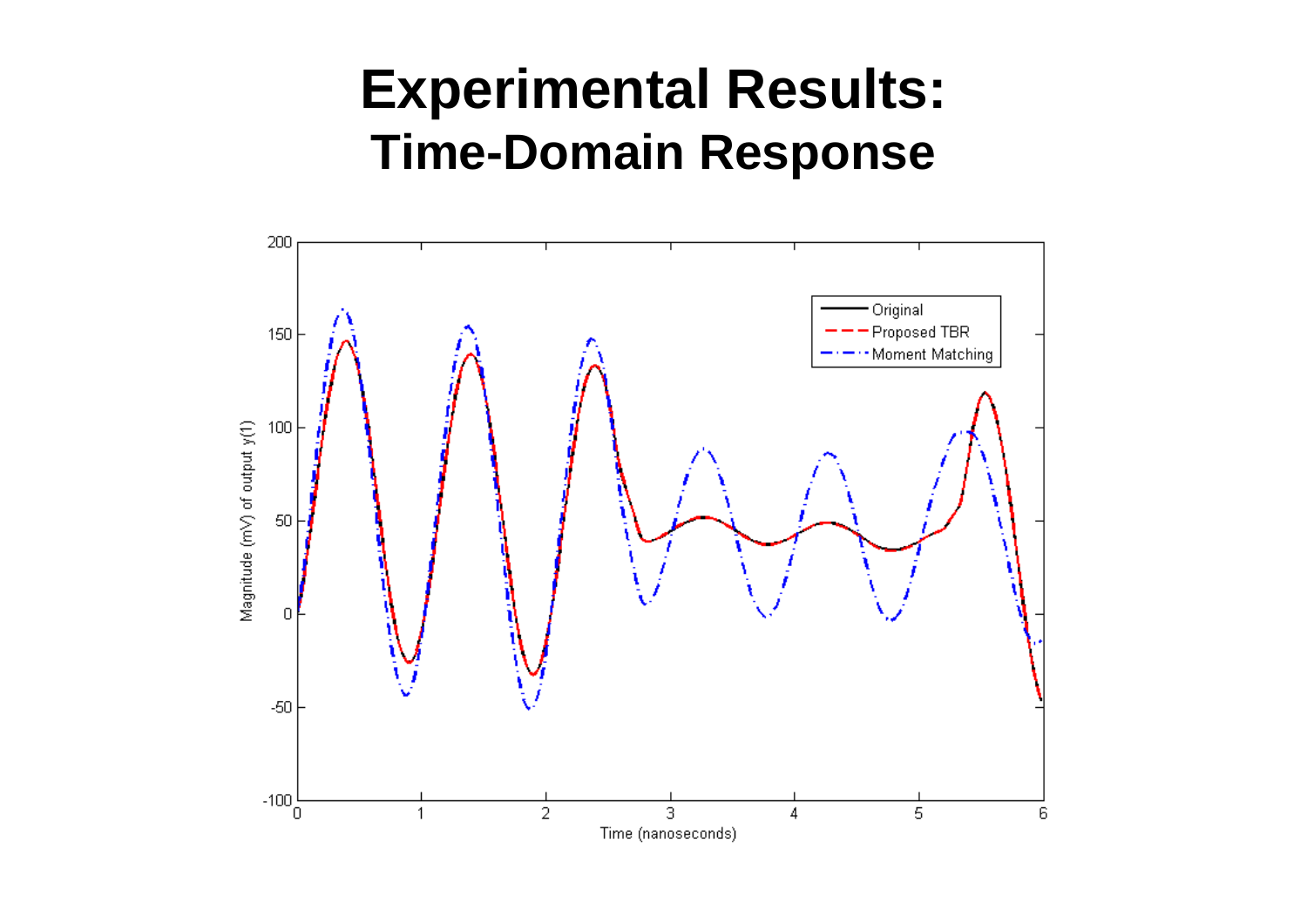## **Experimental Results: Comparison of Computational Times**

- **Speedup of Reduced-Order Models**
	- **Links of the Company** ROMs by different MORs are of similar order.
	- and the state of the Around 10X speedup in transient simulation.
- **Building Time of Various MORs**
	- **Links of the Company** By proposed TBR: 71.07 seconds.
	- and the state of the By moment matching: 43.51 seconds.
	- –By Padé-approx. based method: out of memory.
- **Advantage of the Proposed Algorithm**

and the state of the Higher accuracy with comparable efficiency